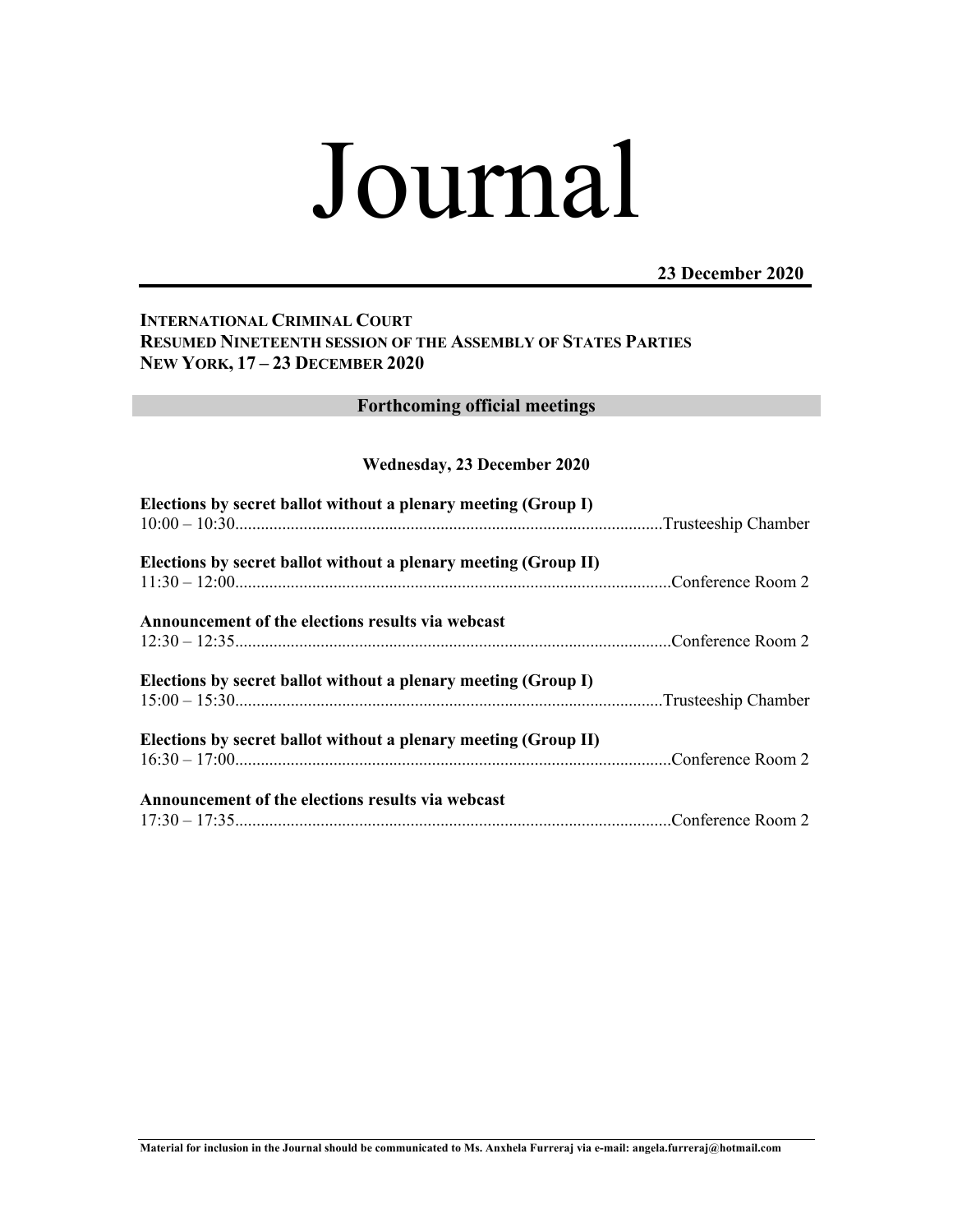#### **Announcements**

COVID-19: The World Health Organization has declared the 2019 novel coronavirus outbreak as a pandemic. For any in-person meetings taking place at United Nations Headquarters during Phase II of the United Nations reintegration plan, participants are encouraged to:

- \*Minimize the number of participants in the room at any given time;
- \*Refrain from shaking hands;

\*Leave empty seats between them and other participants, if the room allows it;

\*Strictly not attend a meeting if they are unwell, have a fever, cough or respiratory symptoms; \*Contact the medical service at United Nations Headquarters by telephone if they are unwell, and;

\*Undertake regular preventive measures such as cough etiquette and regular handwashing.

For further information please visit: https://www.un.int/pm/coronavirus-precautions-and-otherpreventativemeasures and https://www.who.int/emergencies/diseases/novel-coronavirus-2019.

**Nineteenth session documentation, including daily updated ASP Journal for the resumed session can be found on the website of the Assembly at: https://asp.icccpi.int/en\_menus/asp/sessions/documentation/19th%20session/Pages/default.aspx**

## **Introduction**

The Assembly of States Parties to the Rome Statute (Assembly) will hold two meetings for voting via secret ballot without a plenary on 23 December 2020.

*All the meetings will be webcast by the United Nations at the following link: http://webtv.un.org/*

## **Paper-less Assembly session**

Given the COVID-19 related risks, the Assembly will strive to have a paper-less approach.

#### **Access**

Physical access to the meetings will be restricted to delegates of States Parties to the Rome Statute, staff members of the United Nations Secretariat, and ICC staff.

It should be noted that, in order to limit the footprint and the number of people on United Nations premises, presence in the Trusteeship Chamber and Conference Room 2 will be limited to one delegate per State Party. A Mission may however register more than one delegate with the Secretariat of the Assembly, in case there are different delegates attending on different dates.

#### **Entry and exit and movements**

## *Entry*

It is expected that Group I delegates will start arriving to Trusteeship Chamber from 9:30 and Group II delegates to Conference Room 2 from 11:00 for the morning meetings. For the afternoon meetings, it is expected that Group I delegates will start arriving to Trusteeship Chamber from 14:30 and Group II delegates to Conference Room 2 from 16:00. Delegates will be requested to maintain physical distancing of at least 2 meters while waiting to access the Trusteeship Chamber and via the South door and the Conference Room 2, where a registration desk will be located and where the ballots will be picked up.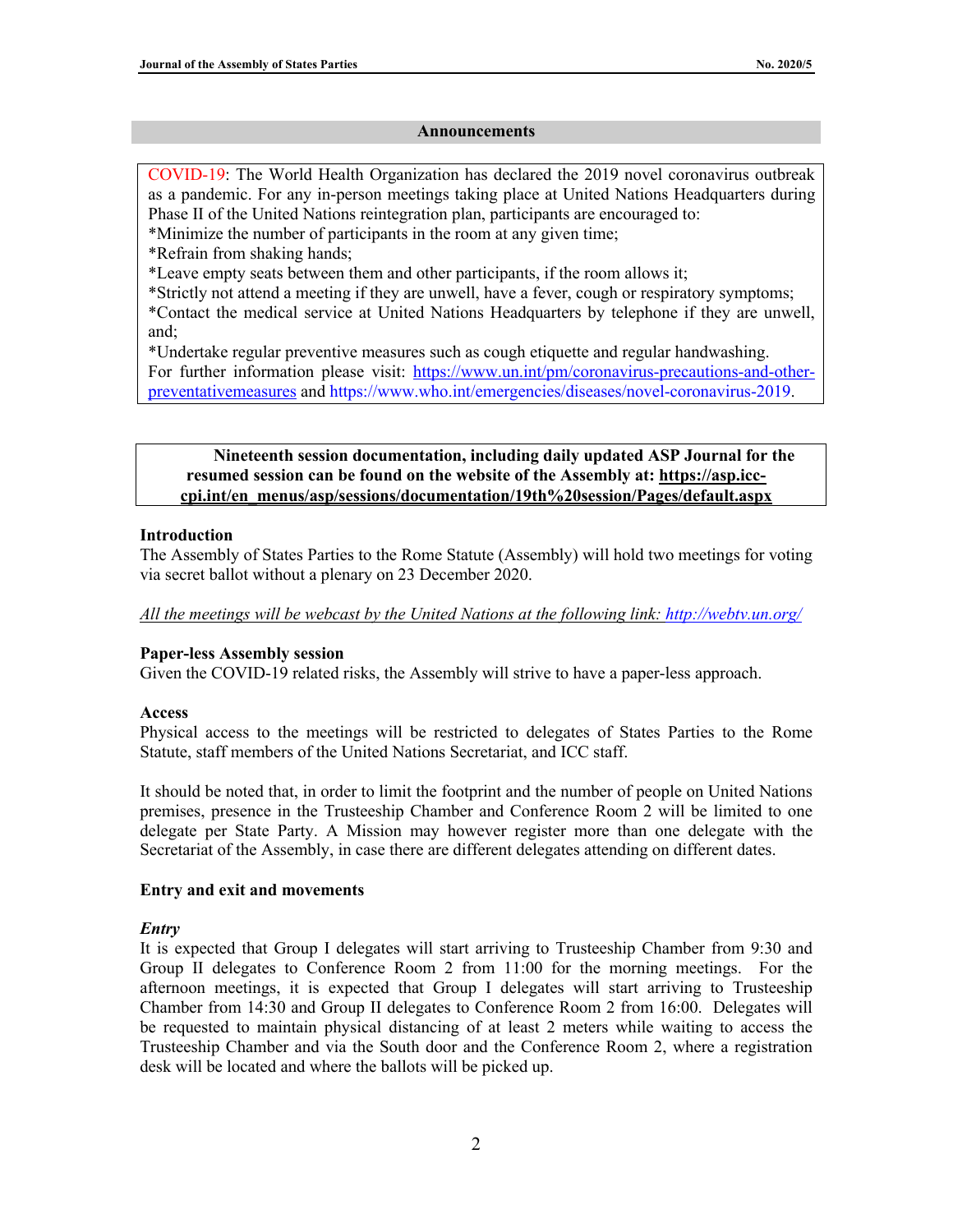#### *Exit*

The Chair or Secretary will actively manage the exit by calling each row for departure in a staggered manner. Delegates will exit via the North door from the Trusteeship Chamber.

#### **Seating and movement in the Trusteeship Chamber**

Delegates will proceed to their national seats in the Trusteeship Chamber and Conference Room 2. Due to social distancing measures, there is a need to have the delegations cast ballots in two separate groups and in two different rooms, allowing for the cleaning for the meetings in the afternoon or the next day as per medical advice by the United Nations. Seating arrangements will be pursuant to the alphabetical order of the 123 States Parties to the Rome Statute, announced and made available beforehand to enable the delegates to easily identify, and proceed directly to, their assigned seats within their group upon entering the conference rooms. Delegates will assume their seats behind the nameplates of their respective countries. Delegates shall be reminded to remain in their seats at all times.

The seating plans of the Trusteeship Chamber and Conference Room 2 have been revised to ensure adequate physical distancing.

## **Podium**

While maintaining physical distance, three persons can be seated at the podium in the Trusteeship Chamber and Conference Room 2. They will wear a face covering when not speaking, and limit where possible face to face discussion.

## **Scenario for the meeting**

The meetings will be conducted in accordance with the Rules of Procedure of the Assembly of States Parties to the Rome Statute and its established practice in a manner consistent with the safety and health mitigating measures set out in this document.

The Chair will preside over the meeting from the podium.

After closing the meeting, the Chair or Secretary will direct the delegates to exit in an orderly manner.

#### **Scenarios for Elections**

In the election scenario below, the delegates will leave the conference rooms upon casting the votes.

*Election in the Trusteeship Chamber and Conference Room 2 (23 December):*

- a) Delegates will arrive in two separate groups and two separate conference rooms due to seating limitations and social distancing measures. The United Nations will require one hour and a half to clean the rooms. The timeslots were conveyed by the Secretariat of the Assembly. Delegates will be requested to remain in their seats until called. The Chair will call each delegation in turn to proceed to a point down the center aisle. Ballot boxes will be placed at the front of the conference room where the tellers will be able to observe the boxes and the casting of ballots.
- b) After balloting by the two groups in two separate rooms during different arrival time slots has been completed, the team of up to 12 people will remain in the Conference Room 2 to undertake the counting of the ballots in the same socially distanced manner in which ballots were counted in recent elections. Any two persons will be seated at least two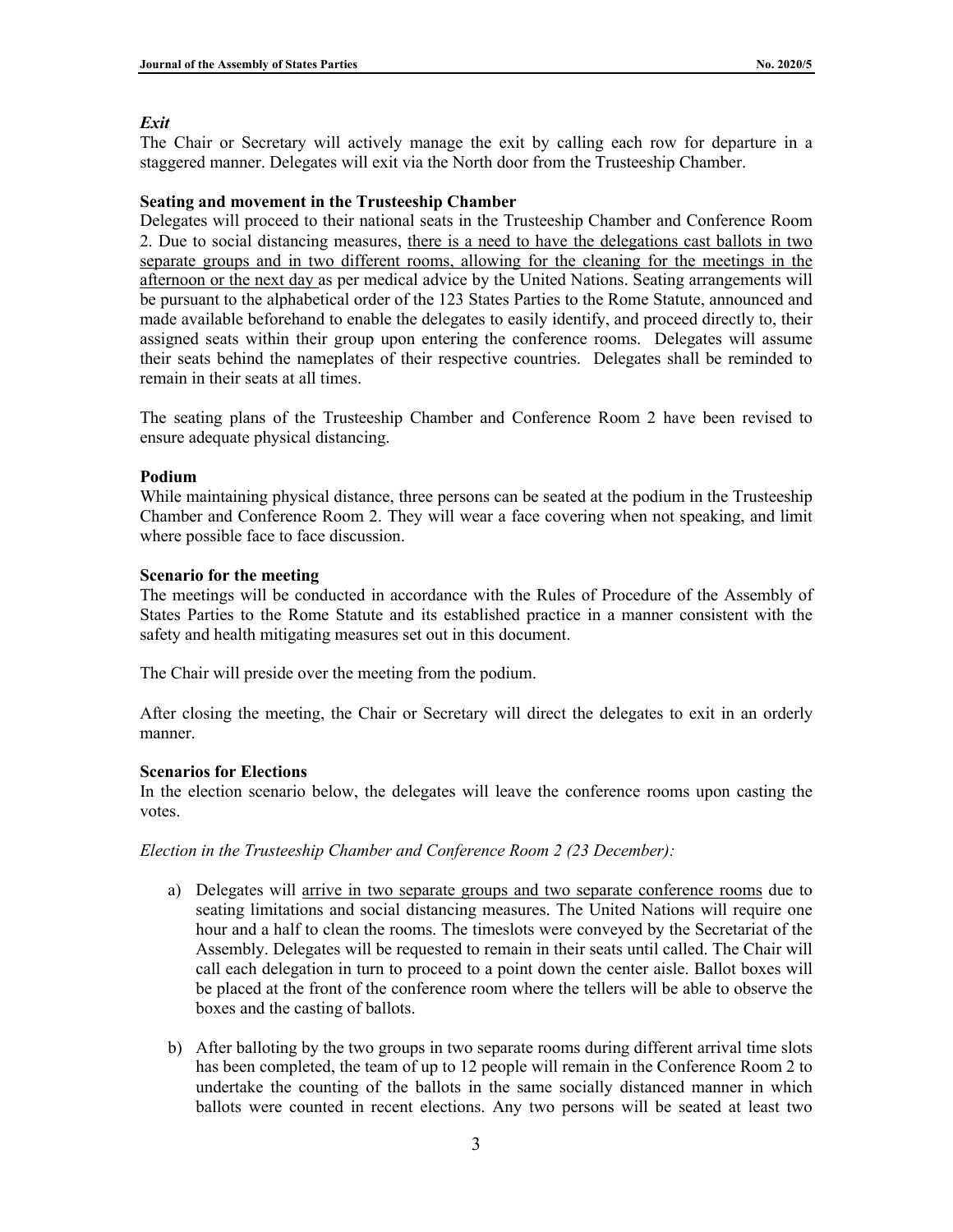meters apart. When exchanging/handing over papers, one person will place the ballot papers on a separate table, and the other person will approach that table to pick up the papers.

#### **Use of restrooms**

Delegates should use only restrooms located in the proximity of the Trusteeship Chamber. Delegates waiting their turn outside the restroom should maintain physical distancing of no less than 2 meters at all times.

#### **Secretariat staff**

A limited number of Secretariat staff and ICC staff supporting the meeting will be seated at their designated desks in the Trusteeship Chamber and the Conference Room 2. All staff will have face coverings. Communication between the Secretariat staff and the Secretary at the podium will be through text massages, such as WhatsApp, or phone calls.

Distribution of all documents will be by electronic means. No hard copy documents will be provided.

In accordance with the paperless approach of the nineteenth session, electoral material may not be placed nor distributed in the conference rooms.

#### **General points**

Delegates will be urged to check that their badges have not expired. If they have expired delegates will be encouraged to renew them prior to 23 December 2020 to avoid crowding and checkpoints.

Details on obtaining a pass are available at https://www.un.org/esa/coordination/ngo/passes.htm. Delegates without a valid ground pass will not be admitted to the UN campus. By swiping their United Nations issued ID card on entry, all delegates and support staff will declare as a condition of their entry that they:

a) Have not been diagnosed with COVID-19 in the last 14 days;

b) Have not had symptoms consistent with COVID-19 in the last 14 days; and

c) Have not had close contact with someone with COVID-19 or symptoms consistent with COVID-19 in the last 14 days.

Delegates shall also be reminded of the need to complete quarantine if in the last 14 days they have arrived from a country or US state that is considered elevated risk.

All delegates will be required to wear face coverings at all times except for when addressing the meeting. All UN staff will be required to wear face coverings at all times.

All delegates will be requested to maintain social distancing of at least 2 meters at all times, to refrain from physical contact including handshakes and other physical contact during the meetings in recognition of the physical distancing requirements. All delegates and UN staff will be reminded that they should exercise COVID-19 hand sanitizing and contact precautions. Handsanitizing stations are available on campus, namely by the entrance to the Secretariat Building. Note that physical distancing is the primary requirement, and the use of a face covering is an additional measure for when this distance is inadvertently breached, not a measure to allow faceto-face discussions.